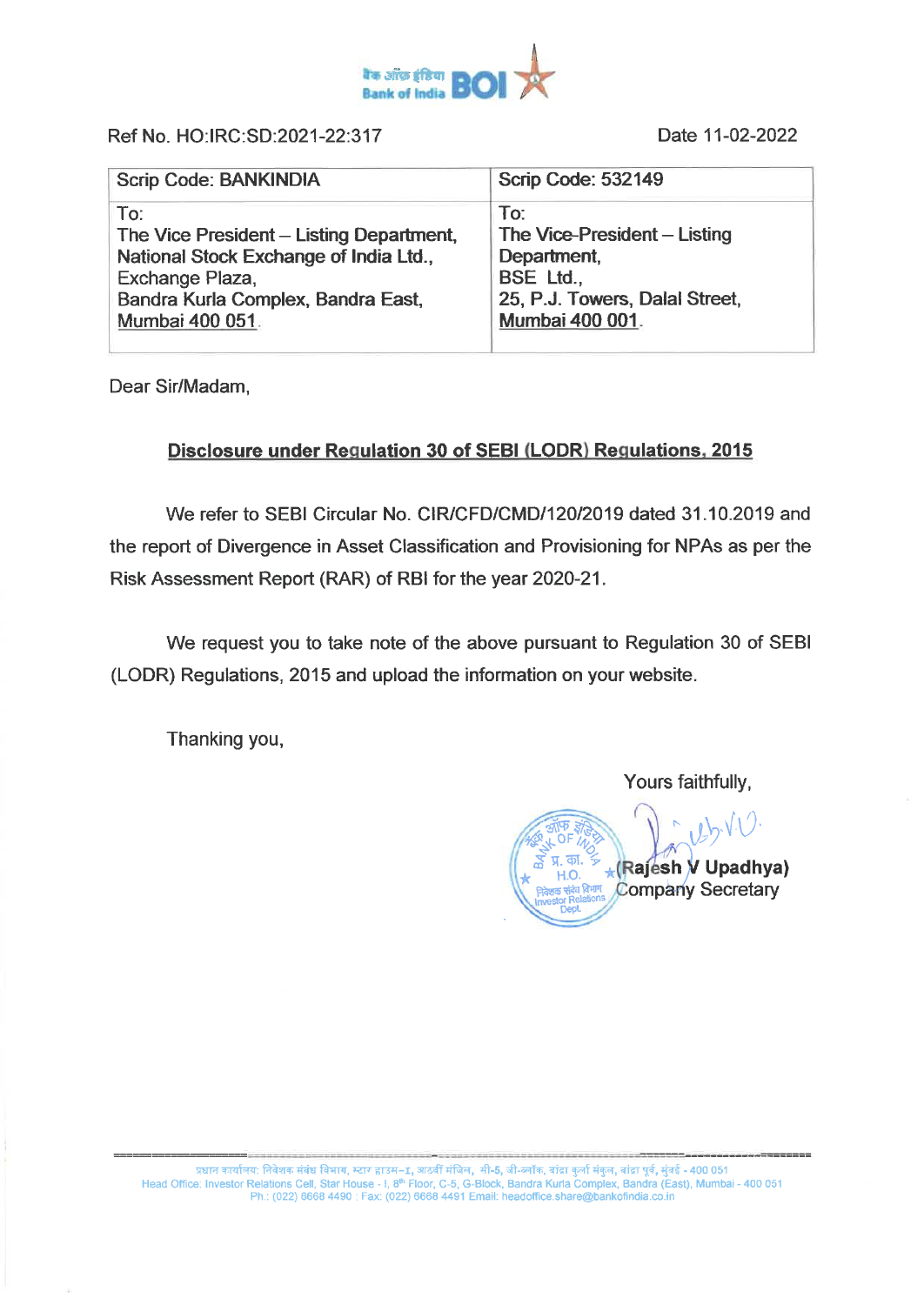

## **Divergence in Asset Classification and Provisioning of NPAs**

**(Attachment to our letter Ref. No. HO:IRC:SD:2021-21:317 dated 11.02.2022** 

**Rs. In Crores** 

| Sr.No.                  | <b>Particulars</b>                                          |               |
|-------------------------|-------------------------------------------------------------|---------------|
|                         |                                                             | <b>Amount</b> |
| $\mathbf{1}$            | Gross NPAs as on March 31, 2021 as reported by the bank     | 56,535        |
| $\overline{2}$          | Gross NPAs as on March 31, 2021 as assessed by RBI          | 56,535        |
| 3                       | Divergence in Gross NPAs (2-1)                              | 0.00          |
| $\overline{\mathbf{4}}$ | Net NPAs as on March 31, 2021 as reported by the bank       | 12,262        |
| 5                       | Net NPAs as on March 31, 2021 as assessed by RBI            | 12,262        |
| 6                       | Divergence in Net NPAs (5-4)                                | 0.00          |
| 7(a)                    | Provisions for NPAs as on March 31, 2021 as reported by the |               |
|                         | bank                                                        | 42,074        |
| 8(a)                    | Provisions for NPAs as on March 31, 2021 as assessed by     |               |
|                         | <b>RBI</b>                                                  | 42.181        |
| 7(b)                    | Provisions for Standard Assets as on March 31, 2021 as      |               |
|                         | reported by the bank                                        | 2,723         |
| 8(b)                    | Provisions for Standard Assets as on March 31, 2021 as      |               |
|                         | assessed by RBI                                             | 3,206         |
| 9                       | Divergence in provisioning (8-7)                            | 590.00        |
| 10                      | Reported Net Profit after Tax (PAT) for the year ended      |               |
|                         | March 31, 2021                                              | 2,160         |
| 11                      | Adjusted (notional) Net Profit after Tax (PAT) for the year |               |
|                         | ended March 31, 2021 after taking into account the          |               |
|                         | divergence in provisioning                                  | 1,570         |

|              |                                      |             | Provided   | Provided |
|--------------|--------------------------------------|-------------|------------|----------|
| Sr.          | <b>Particulars</b>                   | As assessed | in $Q2$ of | in Q3 of |
|              |                                      | by RBI      | FY 21-22   | FY 21-22 |
|              | Divergences (shortfall) in           |             |            |          |
|              | provisioning                         | 590.00      | 538.00     | 12.00    |
| $\mathbf{A}$ | Re-classification / Short provisions |             |            |          |
|              | of Existing NPAs / Standard Assets   | 26.00       | 26.00      | 0.00     |
| B            | As per Circular on Prudential        |             |            |          |
|              | Framework for Resolution of          |             |            |          |
|              | Stressed Assets dated June 07, 2019  | 81.00       | 81.00      | 0.00     |
|              | Standard Asset Provisioning (##)     | 483.00      | 431.00     | 12.00    |

**##) Based on above table and current outstanding amounts, there is no additional provision required to be made as on date on account of divergence.**